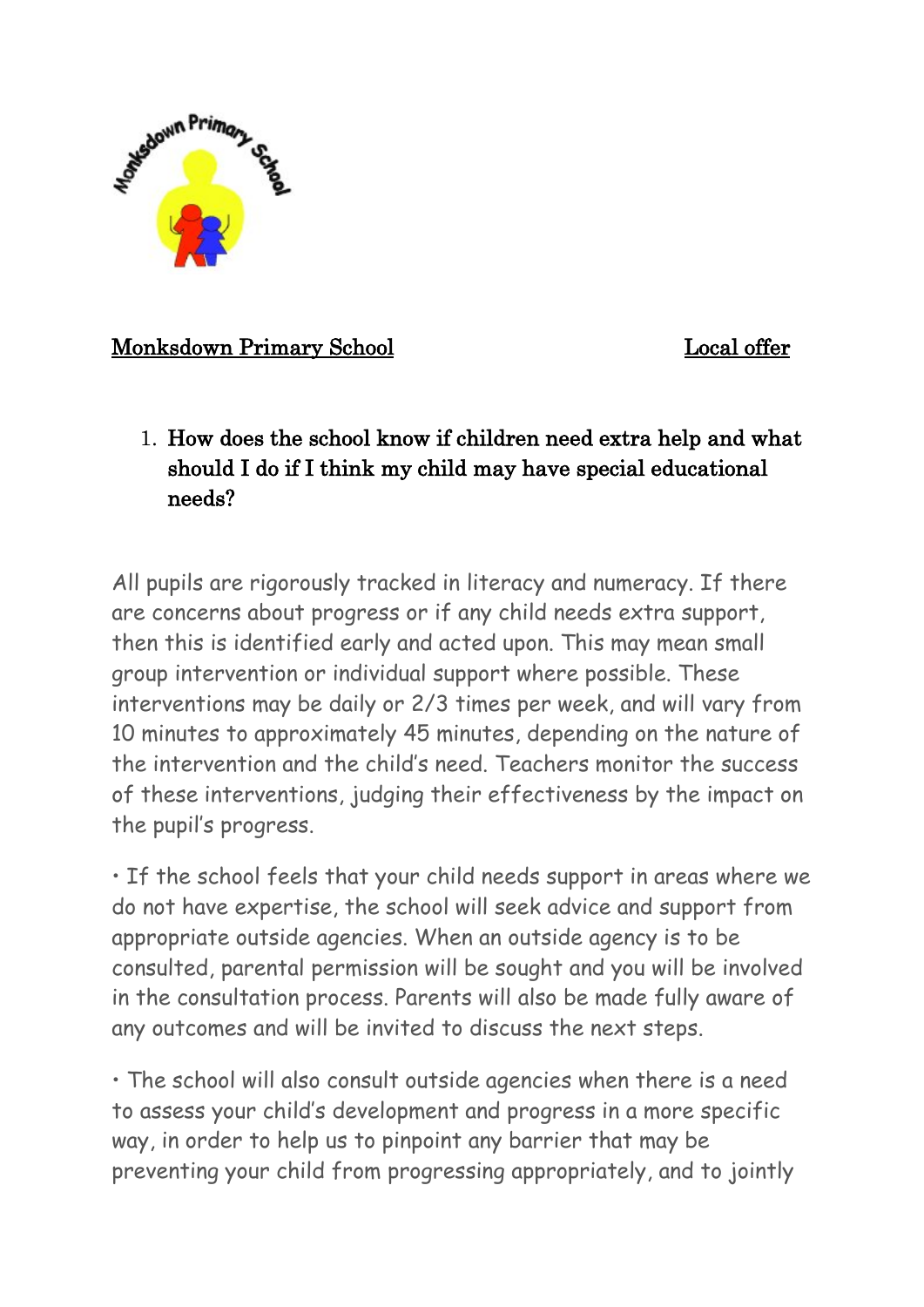develop a plan for your child. Again, parents will be involved and kept fully informed.

• If your child is new to the school, then progress will be discussed with the previous school or nursery.

• If you think your child has a special need and this has not already been identified by the school, then an appointment can be made to see the class teacher, SENCO or Head Teacher at which your child's needs will be discussed.

#### 2. How will school staff support my child?

- Where your child is being supported within the classroom setting, the Class Teacher will plan appropriate interventions for him/her. Either the Class Teacher or a Teaching Assistant will be working on interventions with the child. Some interventions e.g. Lexia are computer based and do not need constant adult input. If your child is working significantly below the level of his/her age group then a Personalised Provision Plan may be put into place. This specifies targets for your child. You will be provided with the plan for your child and given the opportunity to comment on it or discuss it with the Class Teacher, as well as the necessary information to be able to continue aspects of the programme at home with your child. This plan will be reviewed and updated regularly; at least termly or more often when appropriate.
- Where your child is receiving an intervention outside the classroom setting, the intervention will be planned and delivered by an appropriately trained Teaching Assistant, a teacher employed by the school, or a teacher from an outside agency. Such interventions will be overseen by the school's Interventions Co-ordinator and SENCO.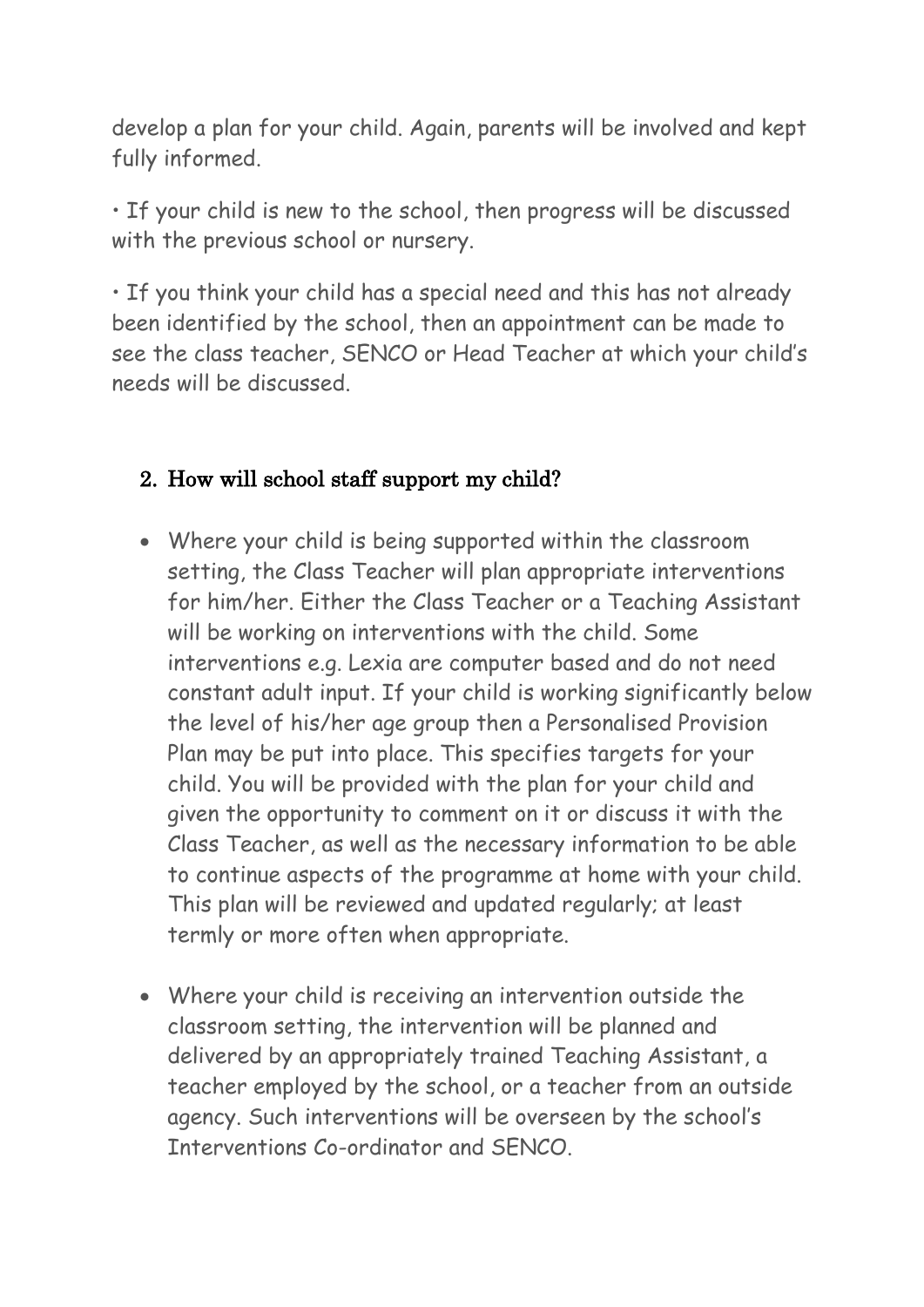- The school Governors will be made aware of the number of children receiving interventions and their impact.
- The school tracks the progress of all children, including those with a special educational need. Children receiving a specific intervention programme will have their progress monitored before and after the intervention. Where an intervention is long-term, progress will be monitored at regular intervals throughout. In this way the school can ensure that the interventions are pitched correctly, are aimed at the right children and that they are having an impact.

#### 3. How will the curriculum be matched to my child's needs?

- All children work at appropriate levels in all classes, including children with special educational needs. This means that tasks and the support provided within lessons are differentiated according to the child's level of understanding and their learning needs. If your child is unable to access the curriculum, a Personalised Provision Plan may be developed for them.
- The school tracks the progress of all children, including those with a special educational need. Progress is reported to parents regularly, in the form of parent-teacher meetings and yearly reports. If your child has a special educational need, you will be informed of any changes or developments in their learning needs three times per year (or more often if we feel it is appropriate), when intervention arrangements are being reviewed and updated. During this process, you will be able to provide your views on your child's programme and to discuss their progress with the Class Teacher.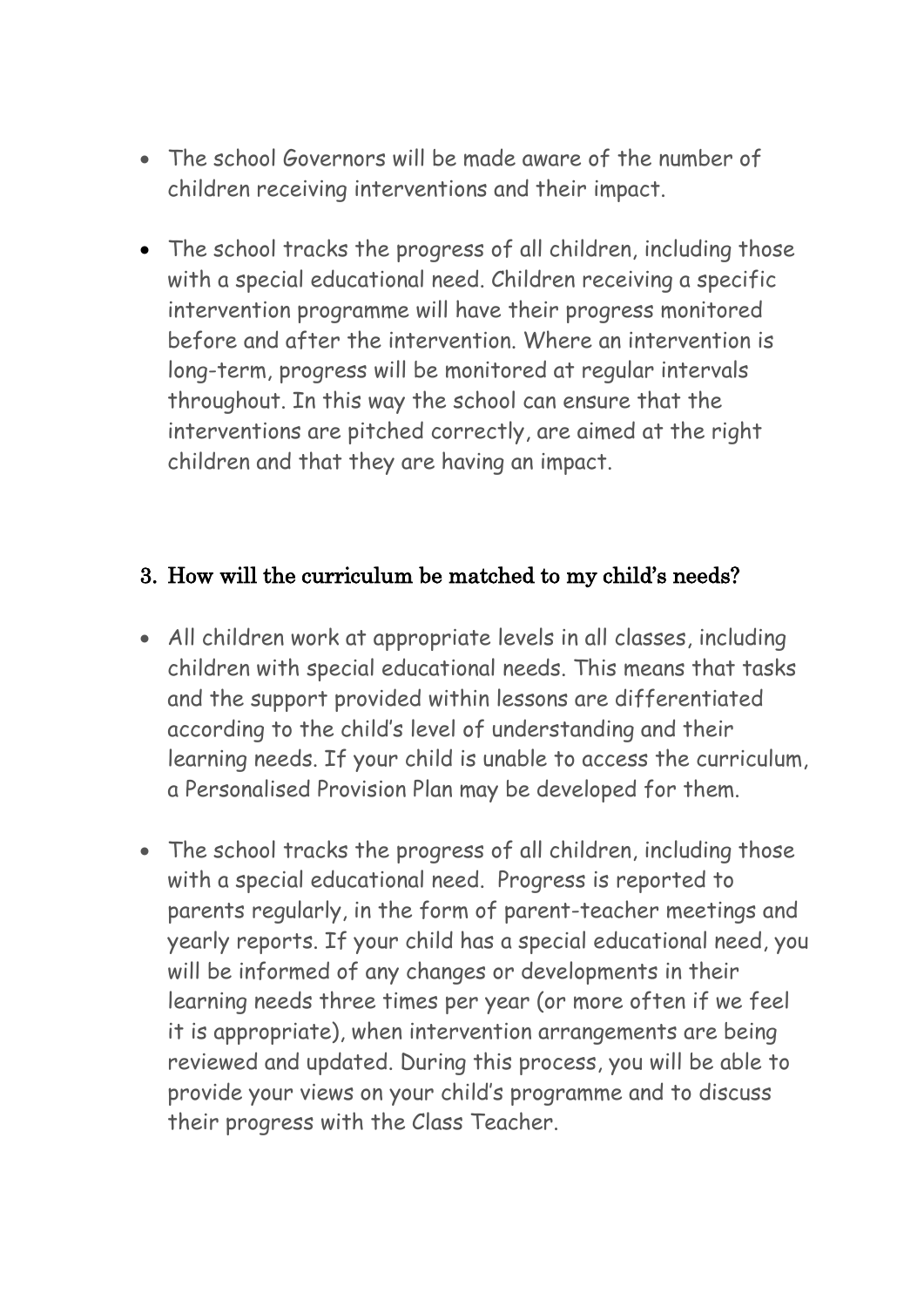- For children whose progress is being monitored as part of the EHAT process (Early Help Assessment Tool) , regular review meetings will take place every three months, or more often if deemed appropriate. During these meetings, parents and all professionals who are currently working with the child will be given the opportunity to attend and to discuss progress and future steps.
- If your child's special educational need requires more regular contact between home and school, informal meetings can be set up between you and the Class Teacher during which current issues and developments can be discussed.
- Additionally, parents who feel that they wish to discuss their child's needs with the school are able to request an appointment to see the Class Teacher, SENCO or Head Teacher.
- Parents are regularly made aware through the weekly school newsletter and the school website of any training or events for parents which are taking place in the school. When training is provided by an outside agency in another location, it will be advertised on posters placed on the school noticeboard. Where a specific training event is deemed to be particularly suitable for a family or parent, the parent will be informed directly.

#### 4. What support will there be for my child's overall well-being?

• The school prides itself on having a high standard of pastoral care. All staff are trained to look out for and respond to any issues which may affect a child or family's well-being, and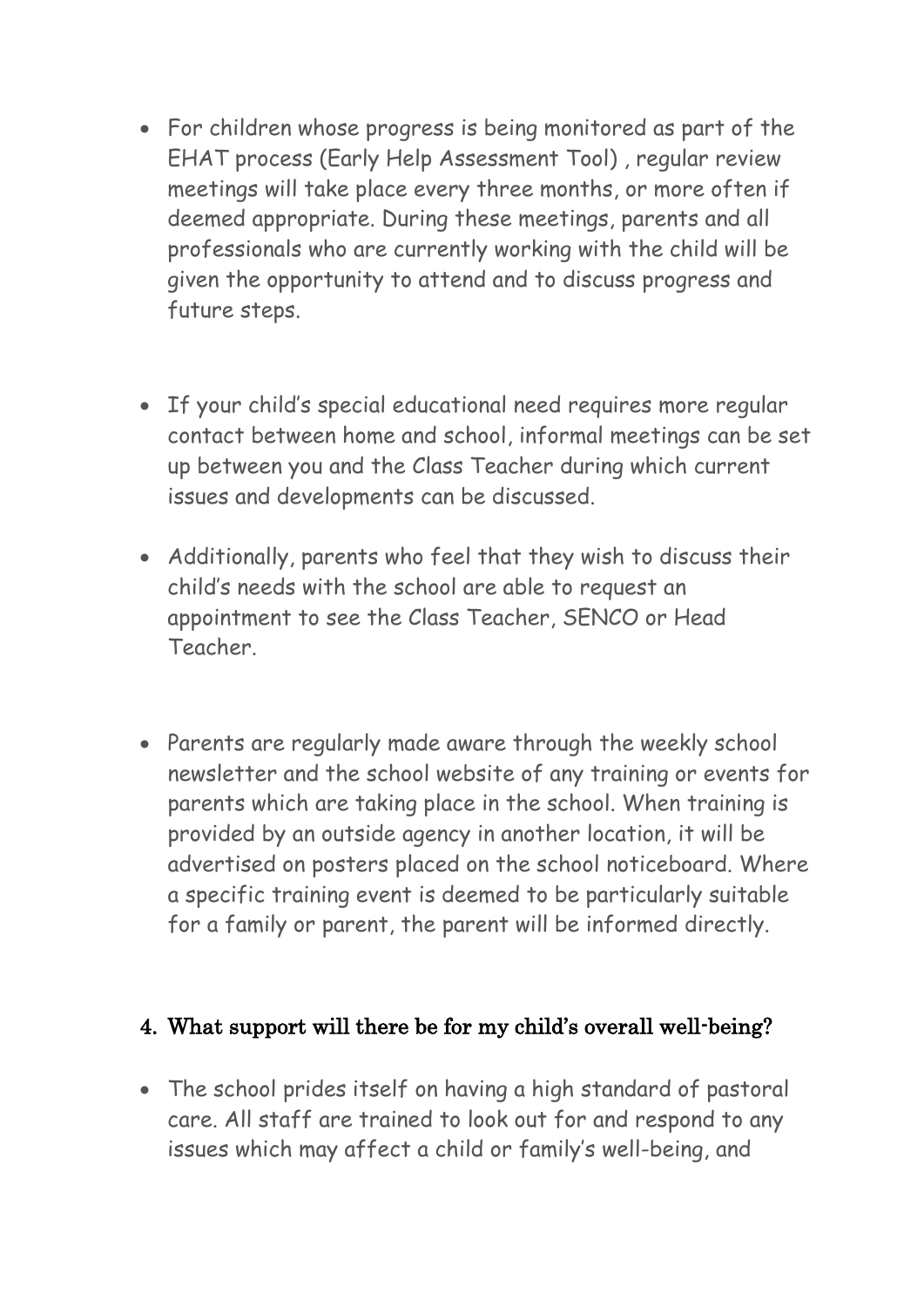parents or children who request help with such issues are met with a helpful and immediate response.

- The school has a Learning Mentor who works with individuals or groups of children in order to help them deal with particular issues. These issues may be long term, in which case the Learning Mentor will plan and deliver a themed intervention e.g. bereavement counselling. In other cases, the Learning Mentor is able to respond to current issues which may be experienced by individual children or by families.
- Where the school feels that the expertise of outside agencies is required, particularly when dealing with issues affecting a child's mental health, such agencies will be contacted and their support will be requested. Parental permission will be sought, and parents will be kept fully informed and invited to play a major role in the process. In extreme cases, if the school feels that a child's safety is at risk, a relevant outside agency will be contacted as a matter of urgency without initially seeking parental permission.
- Where children are experiencing social difficulties, e.g. children with ASD, and specialist help is needed, the school will request support from an appropriate agency after seeking parental permission and discussion with parents.
- If your child needs personal care or medication, either permanent prescription, inhalers or occasional medication, they can be catered for. You will be asked to complete an overview and permission form so that first aiders can administer general medication or care where possible.
- The school has a low incidence of exclusion and children who experience behavioural issues receive support. All school staff play a role in supporting children with behavioural issues. In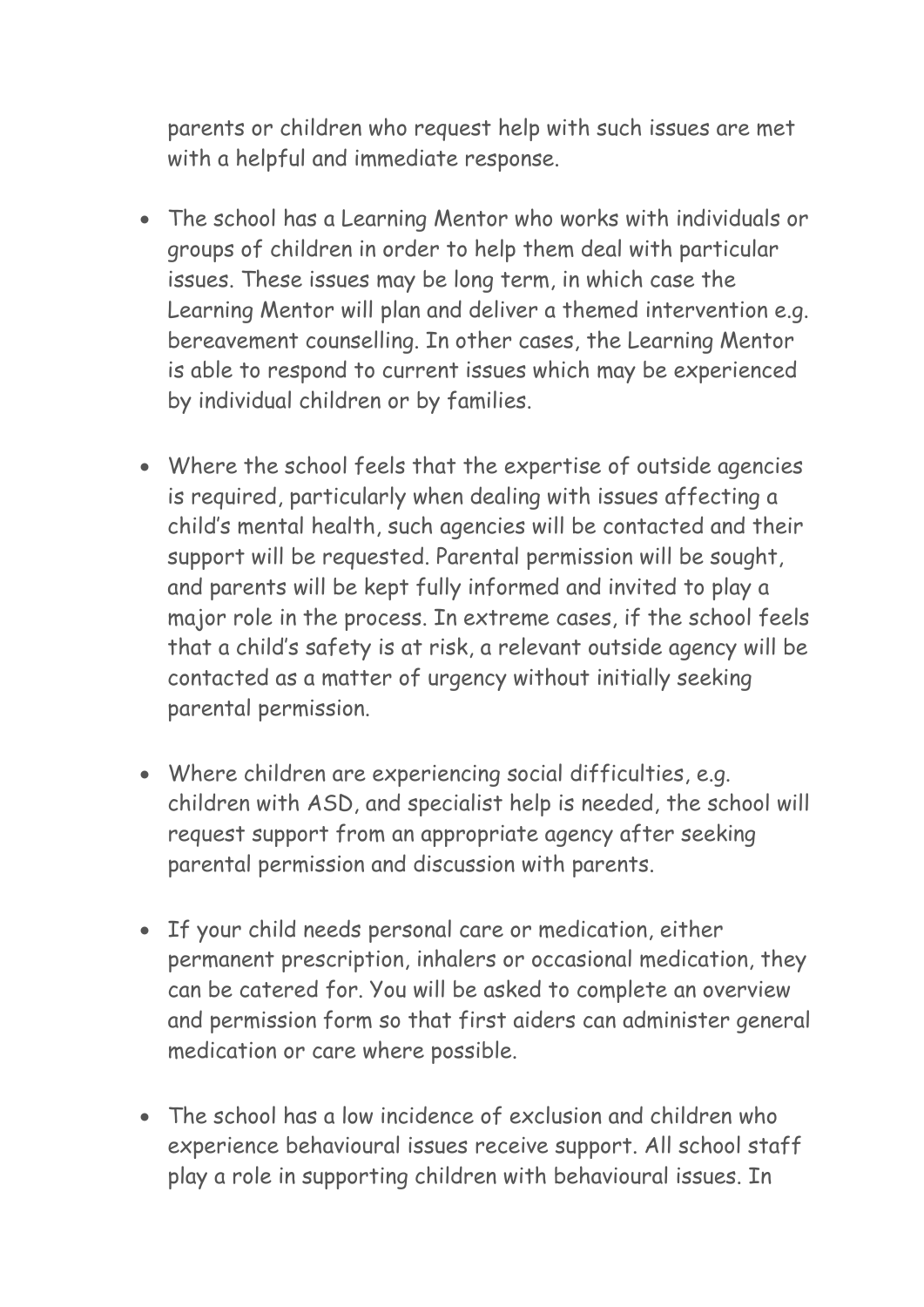every case, the school will sympathetically investigate the root of the issue in order to help the child and their family to deal with anything that is having a detrimental effect on the child's behaviour in school. The school also does its best to support families who are experiencing behavioural issues at home which do not manifest in school by providing consistent home-school links and by signposting the family to appropriate support outside the school setting.

- Children in the school are actively encouraged to be open about their worries and concerns through assemblies, PSHE work in class and through prominent displays and posters around the school. Children with special educational needs are also encouraged to share their viewpoints through a guided annual questionnaire/interview with the SENCO.
- The school may also access support from:

- Health services, including Community Paediatricians and Occupational Health

- CAMHS (Child and Adolescent Mental Health Services)
- YPAS Seedlings therapeutic service
- Educational Psychology Services

- Springwood Heath Outreach (supporting children with physical difficulties)

- Liverpool Social Services
	- The school also accesses specialist support through the local consortium (Alt2) and actively uses the EHAT process (Early Help Assessment Tool) to access support.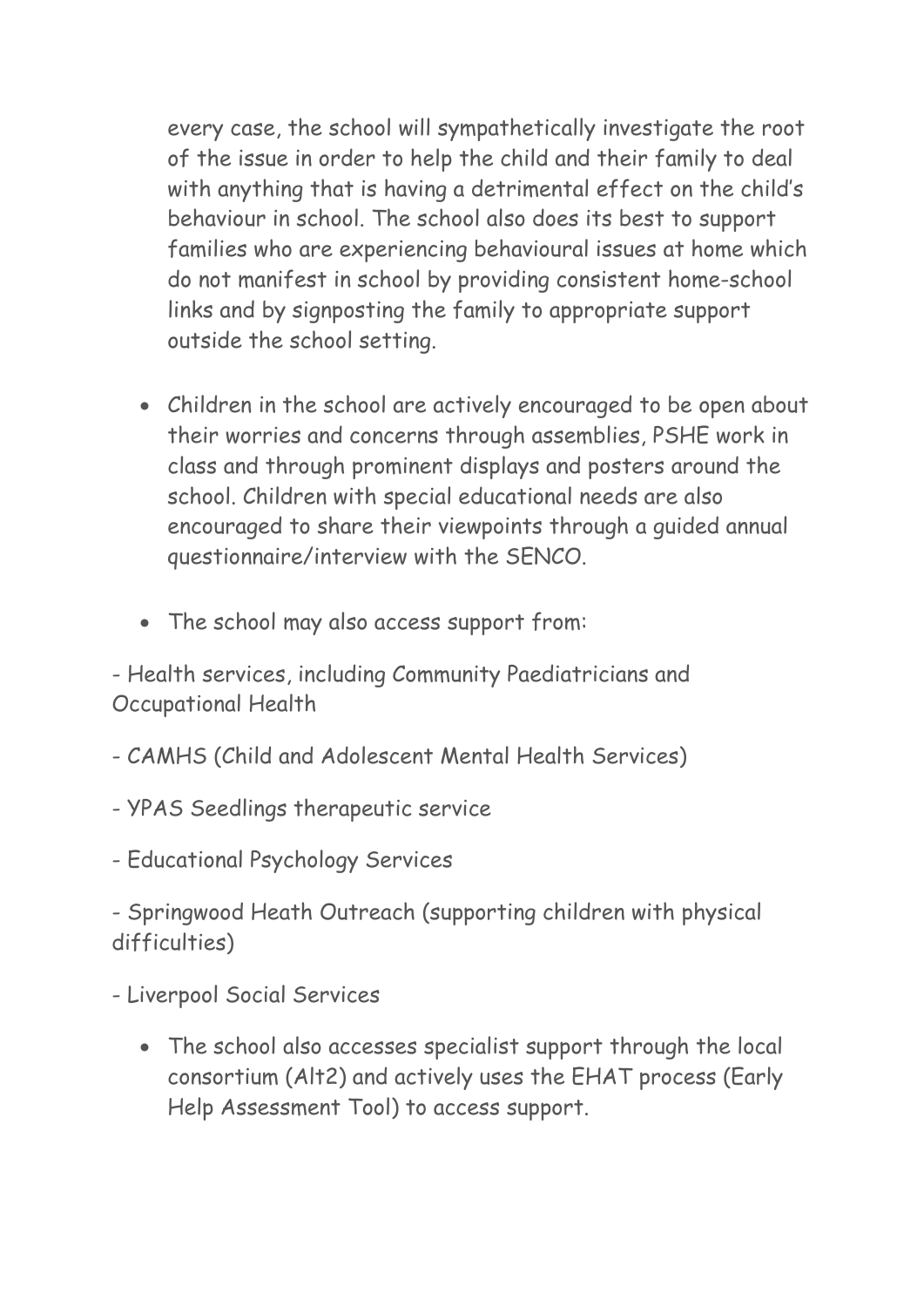• The school has a Learning Mentor who works with individual or groups of children in order to help them deal with particular issues. These issues may be long term, in which case the Learning Mentor will plan and deliver a themed intervention e.g. bereavement counselling. In other cases, the Learning Mentor is able to respond to current issues which may be experienced by individual children or by families.

### 5. What specialist services and expertise are available at or accessed by the school?

The school has links with a wide array of outside agencies, including:

- SENISS (SEN and Inclusion Support Services)
- Educational Psychology Services
- Speech and Language Support
- EMTAS (Ethnic Minority and Traveller Achievement Service)
- Addvanced Solutions (ASD needs)
- ADHD Foundation
- Health services, including Community Paediatricians and Occupational Health
- CAMHS (Child and Adolescent Mental Health Services)
- Springwood Heath Outreach (supporting children with physical difficulties)
- Liverpool Social Services
- The school also accesses specialist support through the local consortium (Alt2) and actively uses the EHAT process (Early Help Assessment Tool) to access support.

### 6. What training are the staff supporting children with SEND had or having?

• Child-specific Speech and Language Workshops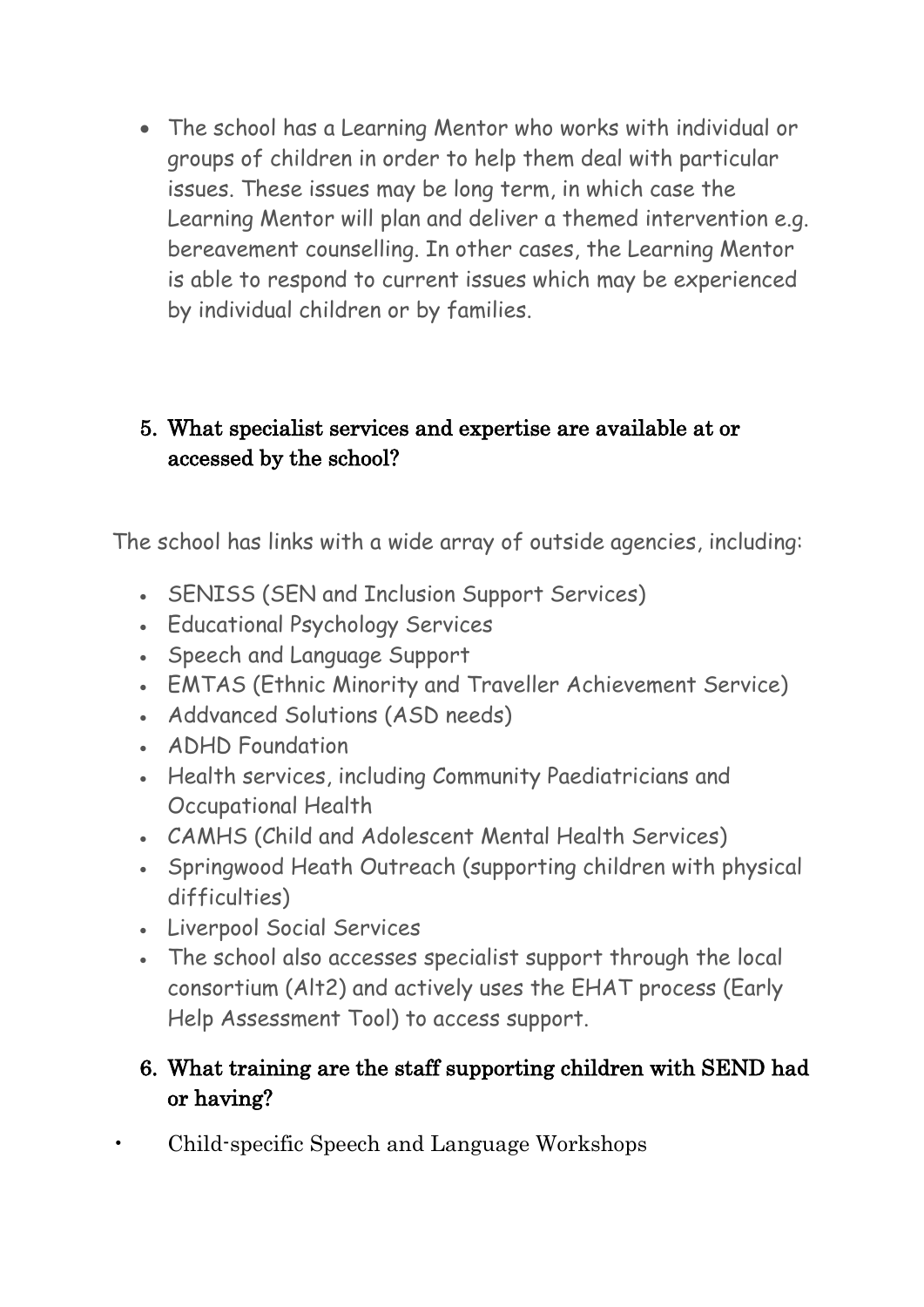- Child specific OT training
- Muscular Dystrophy awareness session
- Sensory Processing Awareness for Foundation staff
- SPLD awareness sessions x 2

• Working with children who present individual behaviour challenges

- Teaching pupils with sensory impairment
- Care and control for senior leaders
- Supporting pupils with Down's Syndrome.

# 7. How will my child be included in activities outside the classroom including school trips?

- The school has a strong belief that all children should be included in every activity both in and out of the classroom, to the very best of their ability. No child will be excluded without a pressing and clear reason. If your child has difficulty accessing an activity, the school will endeavour to find a way to include them. You may be requested to accompany your child on school trips if one to one help isn't available.
- If your child has a particular difficulty, you will be fully involved in planning the best way to include your child in an activity.

#### 8. How accessible is the school?

• We make every reasonable adjustment possible.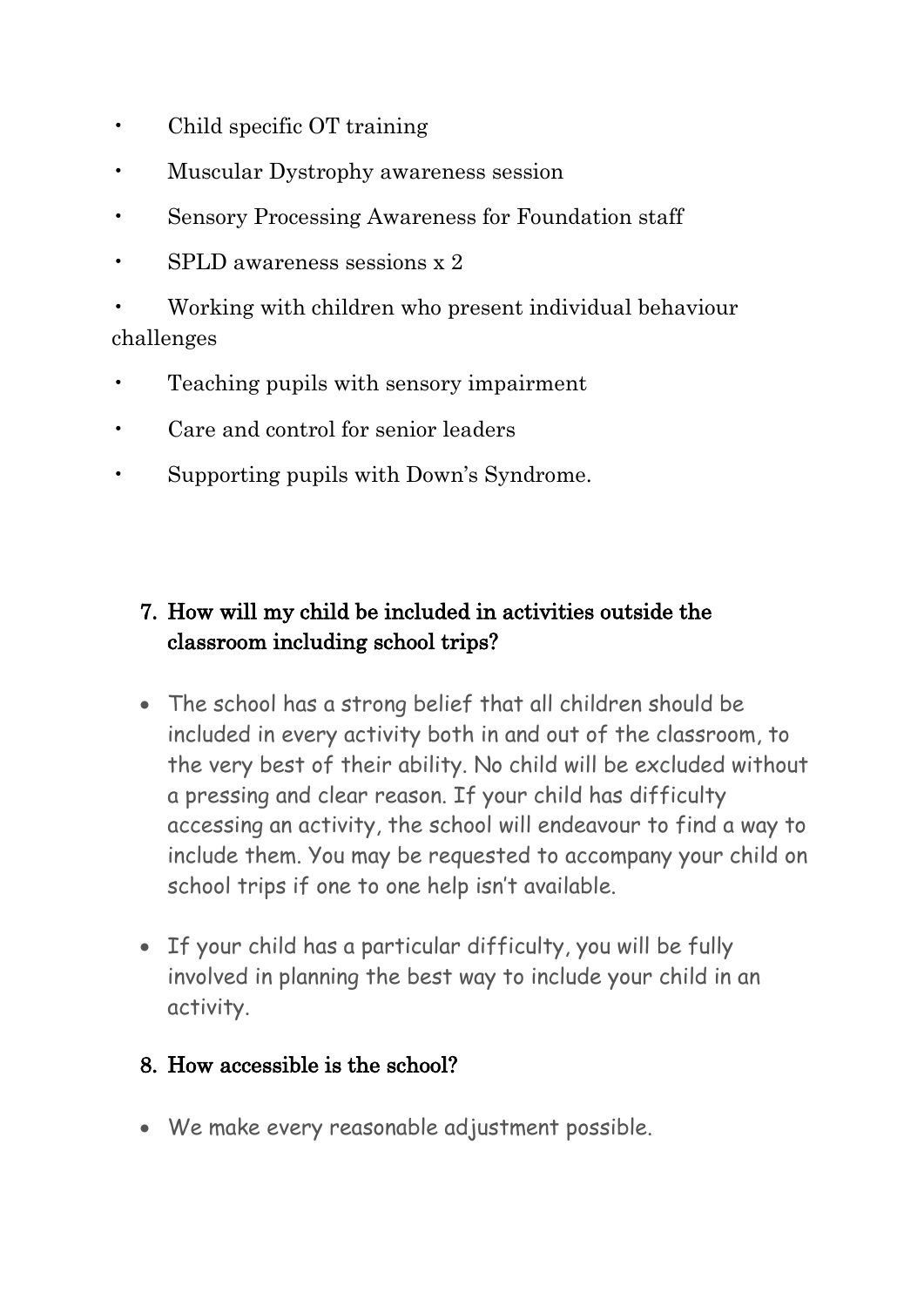- The Key Stage 2 buildings have a ground and upper floor; there is lift access to the upper floor. Doors throughout the school allow wheelchair access whilst many classrooms in Key Stage 2 are open plan.
- There are disabled toilets in the Key Stage 1 and Key Stage 2 buildings.
- The school has links with specialist schools in the Liverpool area who are able to provide advice and support regarding the use of specialist equipment for pupils with SEND.
- Playgrounds have quiet seating areas.
- The school employs a part-time teacher who speaks fluent Polish, who is able to translate for Polish families during parents' evenings and meetings, timetable permitting.

## 9. How will the school support my child to join the school and how will the school support my child in transferring to the next stage of education?

• If the school has prior knowledge of the entry of a child with special needs, we will contact the child's prior setting in order to ensure that we are up to date with the child's particular needs and the actions already carried out. We will also try to obtain all necessary paperwork in order to establish a picture of the child's needs and the experiences of the child and family up to the point of entry. If desired, the school will also arrange an initial meeting with the family in order to introduce ourselves and to provide the child and their family with an opportunity to get to know the school environment, to voice any worries or concerns, and to agree on future actions.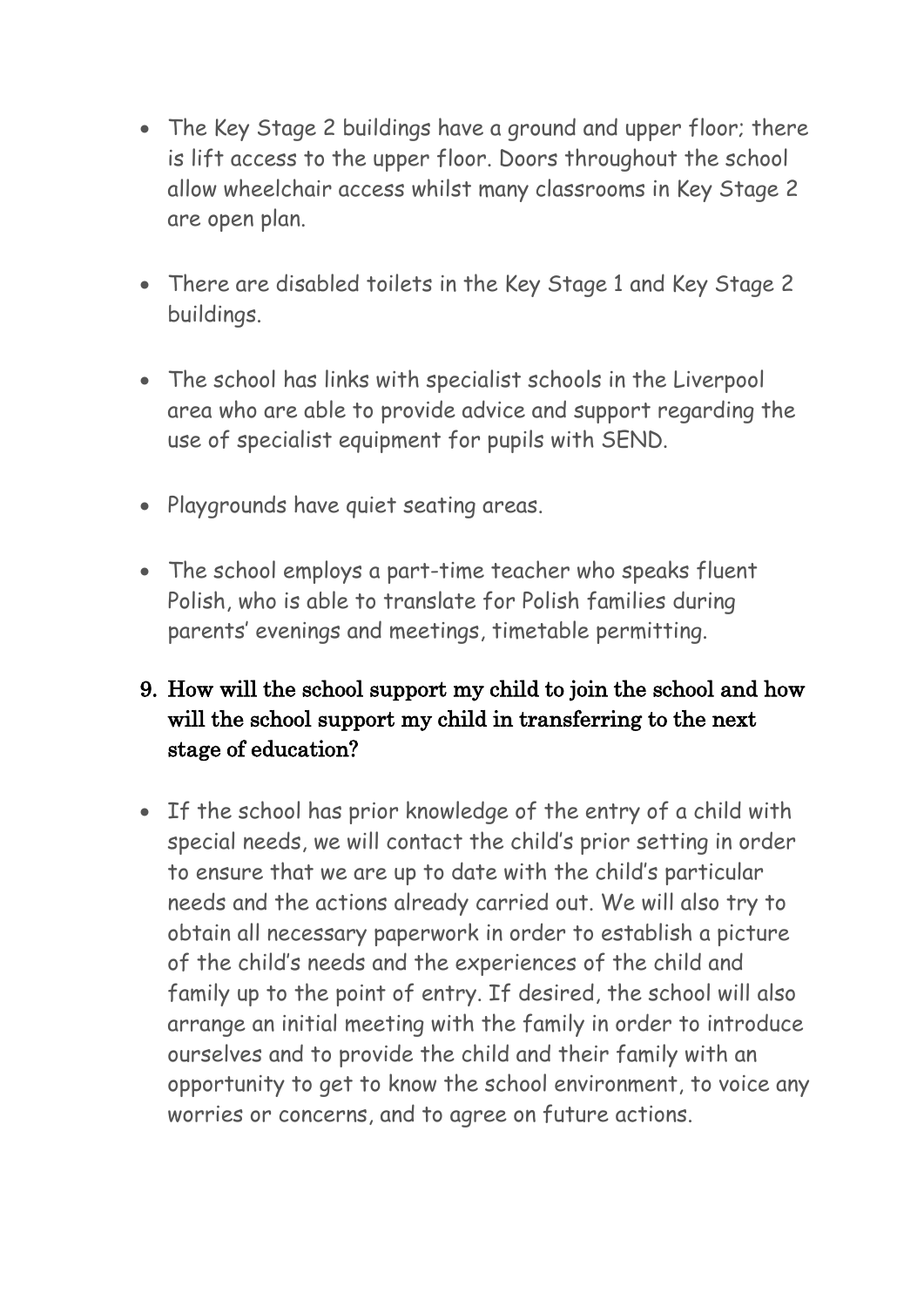• When a child with special needs is moving from the school to Key Stage 3, the SENCO will meet with the SENCO of the corresponding secondary school in order to discuss the child's particular needs and to pass on and explain any relevant paperwork. For children who are deemed as particularly vulnerable, a transition programme will be set up between ours and the receiving school, during which the child and their family will have the opportunity to familiarise themselves with the new school environment and staff. Where possible, similar programmes will be set up when a vulnerable child with special needs is moving to another primary school.

### 10. How are the school's resources allocated and matched to a child's or young person's special needs?

- Resources are allocated to ensure that the needs of all children are met to the best of the school's ability with the funds available.
- The school budget includes money for supporting children with **SEND.**
- The Pupil Premium Grant is also used to support eligible pupils with SEND.
- The Head Teacher decides on the allocation of the budget for Special Educational Needs in consultation with the school governors, on the basis of the needs of the children currently attending the school.
- The SLT and SENCO discuss all the information they have about SEND in the school, including: the children getting extra support already; the children needing extra support; the children who have been identified as not making as much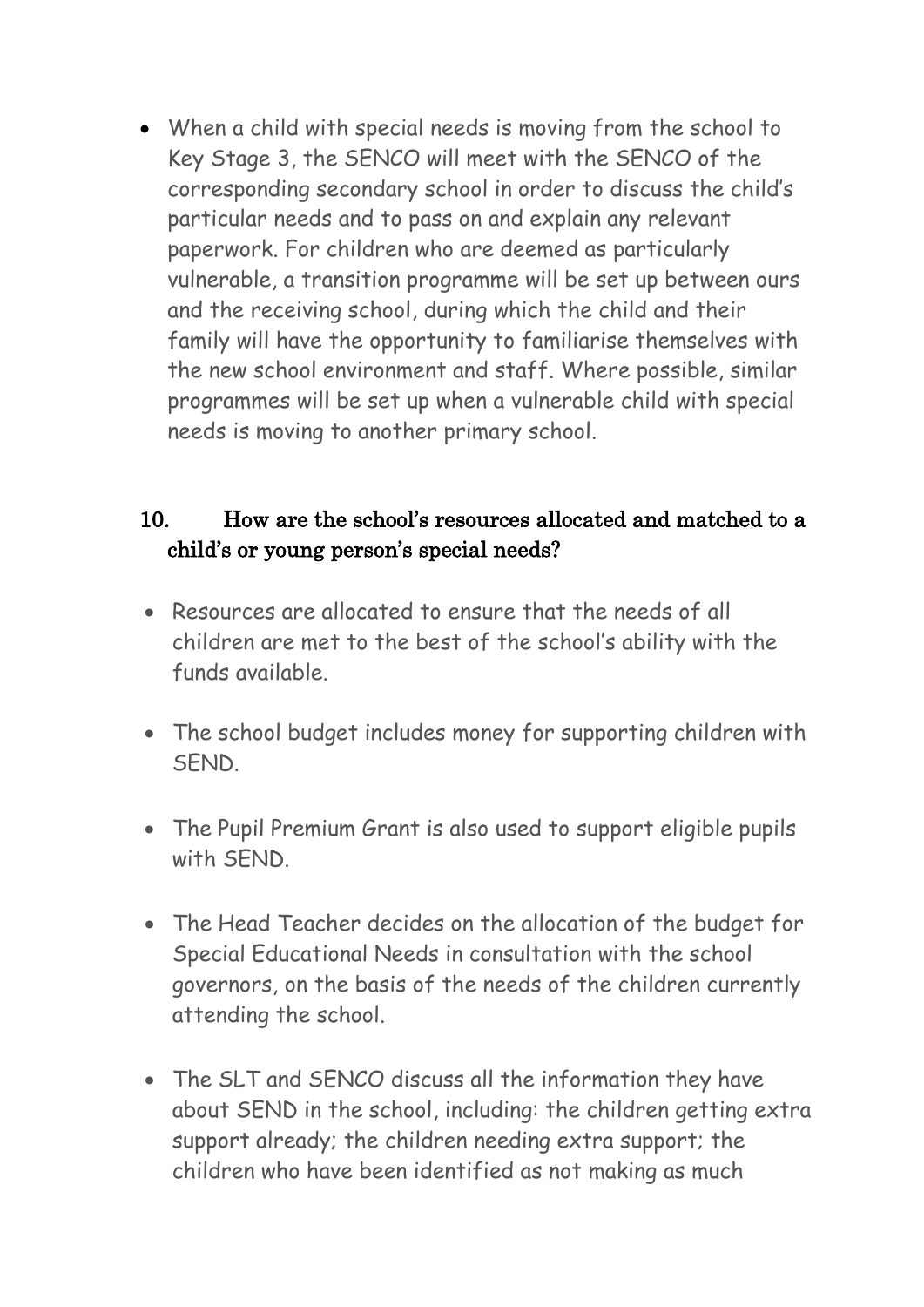progress as would be expected. A decision is then made regarding resources/training and support needed. All resources are reviewed regularly and changes made as needed.

# 11. How is the decision made about what type and how much support my child receives?

A decision about how much support is allocated to your child is dependent upon the level of need and the impact of interventions. If your child has an agreed Education and Health Care Plan, we will always ensure that statutory requirements are met (as a minimum). We also seek and where possible follow guidance from other professionals working with your child or with you, and take on board the wishes and feelings of you and your child.

# 12. How are parents involved in the school? How can I be involved?

- Parental involvement in children's education from an early age has a significant effect on educational achievement. We have regular Parents' evenings/afternoons to which all parents are invited, although you are welcome to meet with the Class Teacher and discuss your child's work at any time of the school year.
- Parents are invited to regular school events e.g. concerts, special assemblies and seasonal themed events.

### 13. Who can I contact for further information?

Routinely, the first point of contact is your child's Class Teacher. If you would like further clarification or involvement, the school